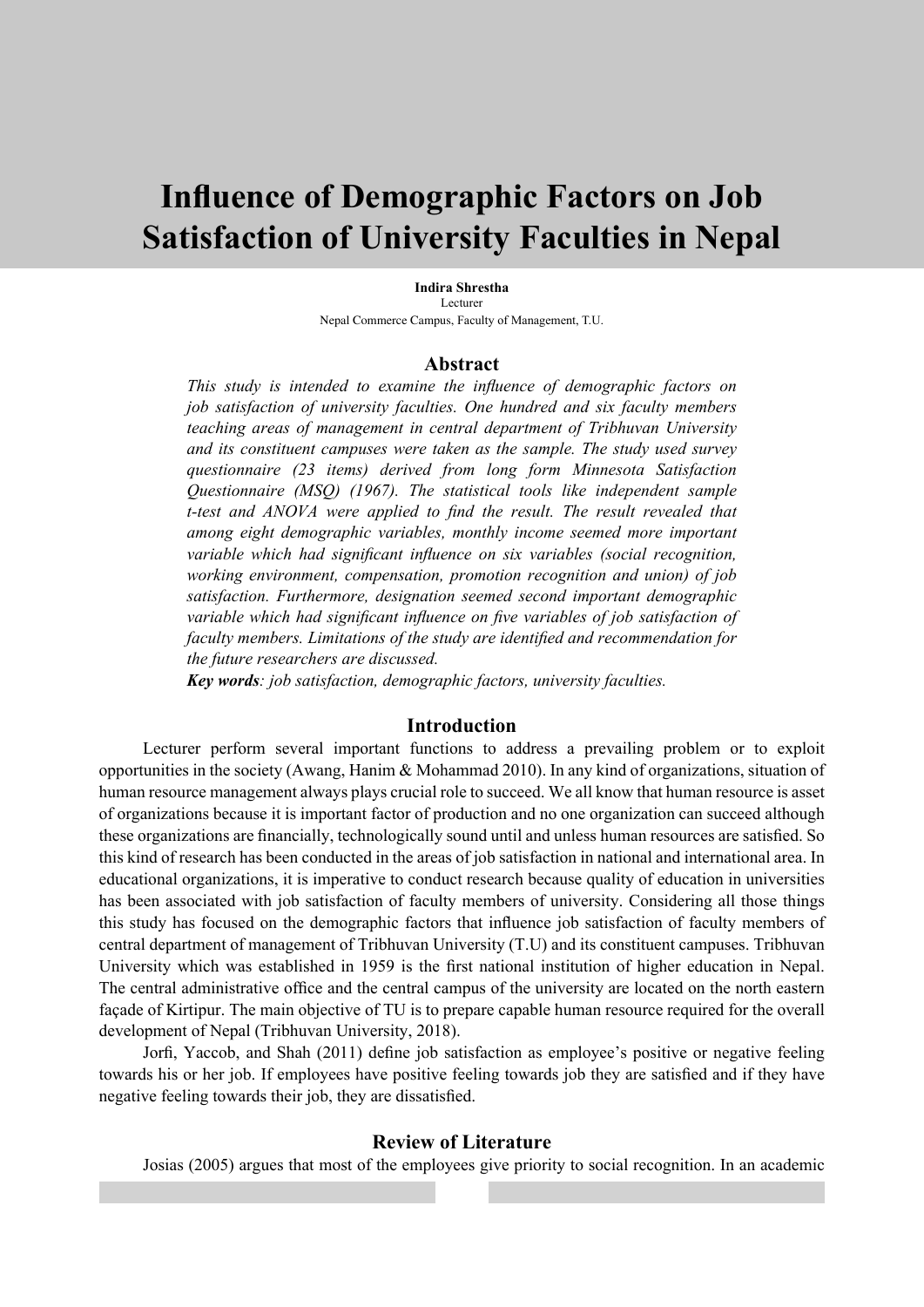NCC JOURNAL - 2019

field, social recognition could be considered as the judgment, which is provided to an academic for being a valued individual of his/her educational institution and society.

Paul and Phua (2011) found that demographic variables like job position and age (except academic qualification, gender, marital status, and length of employment) have influence on level of job satisfaction.

Zarafshani and Alibaygi (2008) studied the overall level of job satisfaction of faculty engaged in Razi University in Iran using modified version of the Minnesota Satisfaction Questionnaire (MSQ) to receive information from 128 faculty members and the result revealed that number of publication and tenure have significant influence on overall job satisfaction of faculty members.

Amarasena, Ajward, and Haque (2015) found that social recognition is highly significant positive factor to affect the job satisfaction of faculty members in Sri Lanka.

Many research studies have indicated that several factors (like work content, financial reward, promotion, workload, co-workers) contribute to the job satisfaction among academic staff members (Saane et al. 2003).

Amarasena et al. (2015) found that job position and monthly salary (except teaching experience, gender, age, highest level of education, marital status and number of children of staff members) do not have influence on job satisfaction.

Milledzi, Amponsah, and Asamani (2018) found that age and marital status have influence on job satisfaction among academic staff of university in Ghana.

### **Determinants of job satisfaction**

### *Social recognition*

According to Josias (2005) being recognized in their respective work places, almost all employees place a high importance on such recognition.

### *Promotion*

Sseganga and Garrett (2005) found that factor such as, promotion, has a strong relationship with job satisfaction of faculty members in the context of Uganda.

Kaliski (2007) explained that worker's sense of work fulfilment come from promotion is a function of job satisfaction.

### *Working environment*

Zainudin et al. (2010) and Danish and Usman (2010) found positive significant relationship between working environment and job satisfaction.

 Vandenberghe and Trembley (2008) argue that job satisfaction is a result of various factors in the working environment.

### *Compensation*

Strydom (2011) found that remuneration plays a vital role in job satisfaction and dissatisfaction of university academic staff members.

### *Recognition*

Kaliski (2007) indicates that job satisfaction could be considered as the important factor that help in recognition and the achievement of other goals leading to a sense of fulfillment.

### *Union*

When job attributes are controlled, unionization has a significant positive effect on satisfaction (Pfeffer & Davis, 1990). Asamani and Menesh (2013) found that union members are more satisfied in their jobs than nonunion members.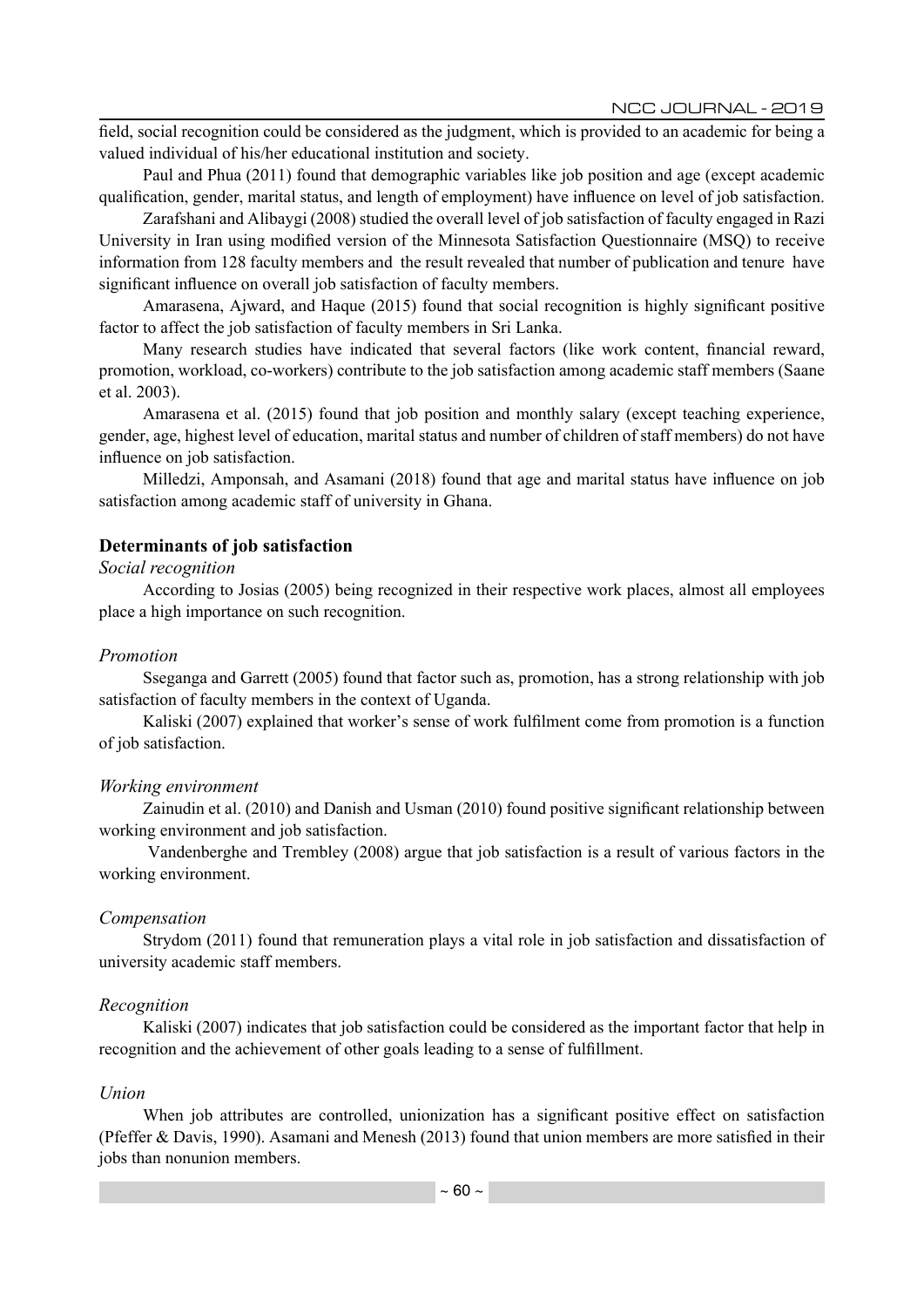### Vol. 4, No. 1

v) Promotion vi) Union

### **Conceptual Framework**

Based on the literature review, the study proposes the following conceptual framework.

## i) Social recognition ii) working environment iii) Compensation iv) Recognition



### **Independent variables Dependent variable**

Job satisfaction of university faculties

### Moderating variables

(Gender, designation, service year, education, age, income, service type and types of college) Figure 1. Schematic diagram of conceptual framework

### **Statement of the problem**

Job satisfaction of human resource have been emerging issues not only in business organizations but also in educational institutions. Most of the research related to factors that affect job satisfaction have been conducting in business arena but less in educational institutions. Most of the work as stated in previous section has been conducted in different part of the world except Nepal and their results might not be generalized within the educational institutions among different countries. There exists a potential gap in adopting the results of these researches on the demographic factors that influence job satisfaction of university faculties in the context of Nepal. This research therefore aims to provide empirical evidence of examining the demographic factors that influence the job satisfaction among the faculty members of university in Nepal. The outcomes of the research studies regarding demographic factors influencing job satisfaction are not unanimous so the study on this area in the context of university faculties is assumed invaluable. The major issues of faculties of Tribhuvan University regarding job satisfaction have been found and which are given below:

Is there any influence of demographic variables (gender, designation, service year, education, age, income, service type and types of college) on job satisfaction of faculty members of central department of management, T.U and its constituent campus?

### **Objectives of the study**

The objective of the study is to analyze the influence of demographic variables (Gender, designation, service year, education, age, income, service type and types of college) on job satisfaction of faculty members of central department of management, T.U and its constituent campus.

### **Research Methodology**

Structured questionnaire has been used to collect the data from respondents. Moreover, this study has analyzed the influence of demographic variables (gender, designation, service year, education, age, income, service type and types of college) on job satisfaction (dependent variable) among faculty members of department of management TU and its constituent campuses employing analytical research design. This study is based on primary data collected through well-framed structured questionnaires to elicit the wellconsidered opinions of the faculty members of central department of management of TU and its constituent campuses. Population for this study is faculty members (who teaches areas of management only) of central department of management TU and its constituent colleges situated in Kathmandu, Bhaktapur, and Lalitpur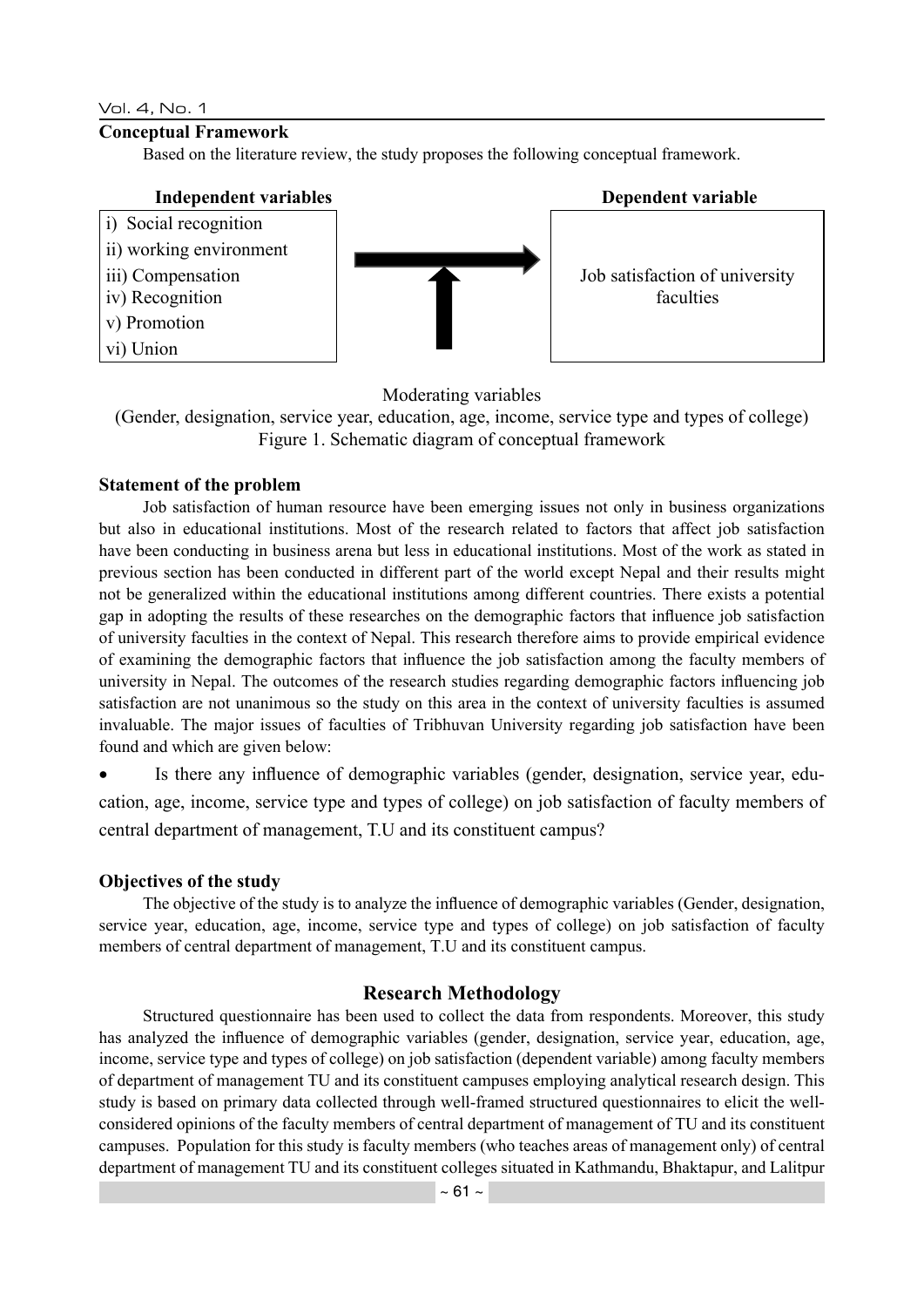districts. Sample size for this study is 106. Simple random sampling has been employed to select the sample. To measure job satisfaction, (23 items related to social recognition, promotion, compensation, recognition, working environment) have been adapted from long form Minnesota Satisfaction Questionnaire (MSQ) (1967). This study has been conducted in the area of educational institutions, so some questionnaires of job satisfaction have been modified to fit in the context of educational institutions. Pfeffer and Davis (1990) argued that when job attributes are controlled, unionism has a significant positive effect on satisfaction. Asmami and Menash (2013) found that union members are more satisfied in their job than non-union members. Based on this argument researcher has developed 4 items related to teacher's union of T.U. Minnesota Satisfaction Questionnaire (MSQ) was measured on a Likert's 5 points scale ranging from Strongly Agree (5), to Strongly Disagree (1). Questionnaires for job satisfaction used in this study has been developed and validated by Vocational Psychology Research, University of Minnesota (1967). For reliability test of JS, Cronbach  $\alpha$  coefficient was calculated. Cronbach  $\alpha$  coefficient for JS (items 23) were 0.941. Cronbach alpha coefficient for scales like social recognition – 3 items ( $\alpha$  = 0.779), working environment- 6 items ( $\alpha$  = 0.831), compensation- 5 items ( $\alpha$  = 0.885) and recognition- 3 items ( $\alpha$  = 0.872), promotion- 2 items ( $\alpha$ = 0.785), and union-4 items ( $\alpha$ = 0.928). As indicated, the Cronbach alpha coefficients for all multi-item scales exceed the 0.70 levels as recommended by (Nunnally & Bernstein, 1994).

As indicated above, this study has applied quantitative analytical techniques to describe, analyze the influence of demographic variables on job satisfaction of faculty members. For the analysis of this study, statistical tools like, frequency, percentage, One-way ANOVA and independent sample t- test have been proposed and used in describing and analyzing the sampled data.

### **Data Analysis**

In this section to analyze quantitative data, demographic analysis has been conducted by using frequency and percentage. In the same way ANOVA-test and independent sample t-test have been used for testing the influence of demographic variables on job satisfaction.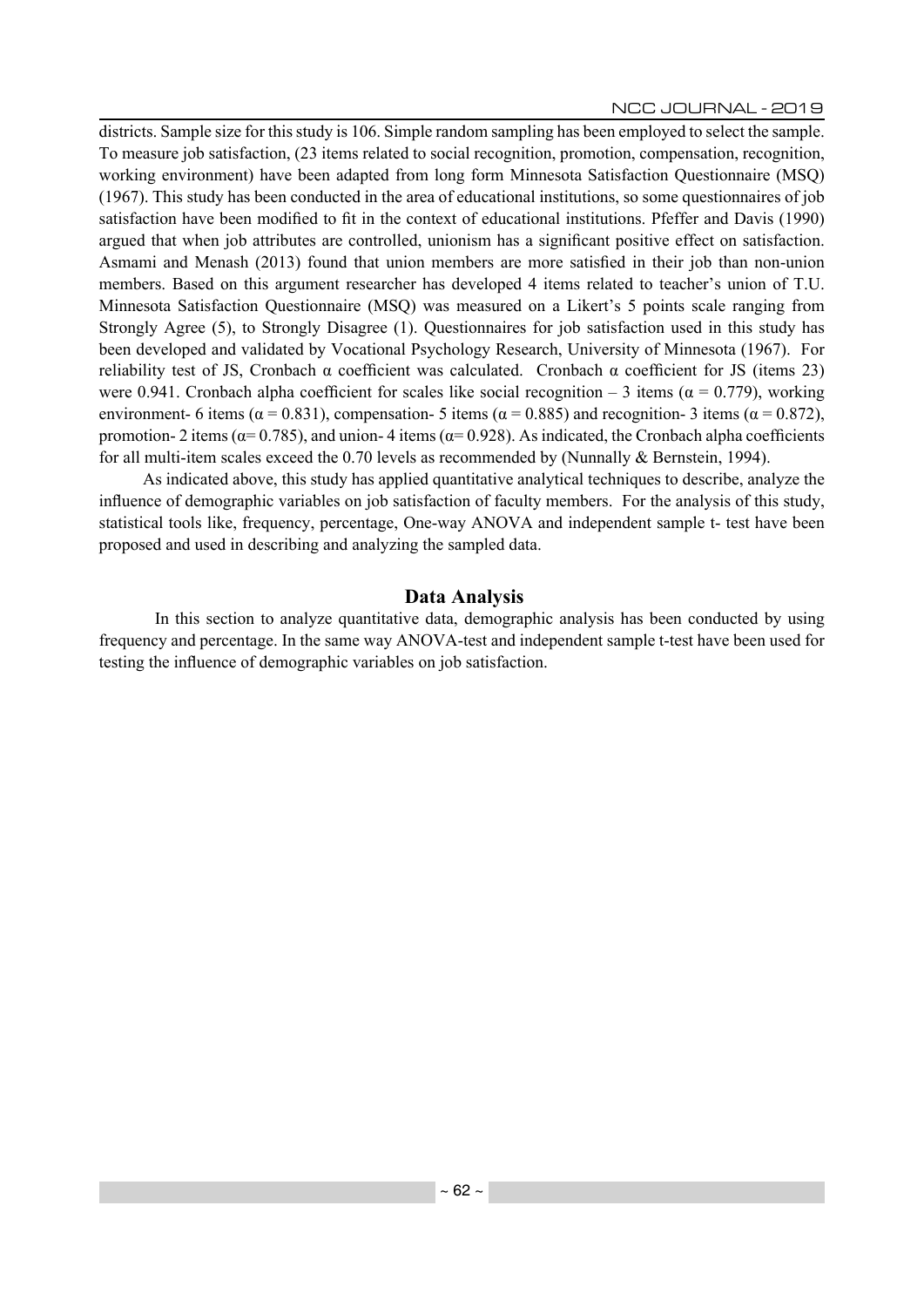### Vol. 4, No. 1

### **Descriptive analysis**

Table 1: Social-demographic profiles of respondents

| Personality                                  |                                                                    | Respondent                                              | Percentage $(\% )$                                          |
|----------------------------------------------|--------------------------------------------------------------------|---------------------------------------------------------|-------------------------------------------------------------|
| Gender                                       | Male                                                               | 104                                                     | 98.1                                                        |
|                                              | Female                                                             | $\overline{2}$                                          | 1.9                                                         |
|                                              | Total                                                              | 106                                                     | 100                                                         |
| <b>Marital Status</b>                        | Married                                                            | 105                                                     | 99.1                                                        |
|                                              | Unmarried                                                          | $\mathbf{1}$                                            | 0.9                                                         |
|                                              | Divorced                                                           | $\boldsymbol{0}$                                        | $\boldsymbol{0}$                                            |
|                                              | Widow                                                              | $\boldsymbol{0}$                                        | $\boldsymbol{0}$                                            |
|                                              | Total                                                              | 106                                                     | 100                                                         |
| Designation                                  | <b>Teaching Assistant</b>                                          | $\overline{4}$                                          | 3.8                                                         |
|                                              | Lecturer                                                           | 74                                                      | 69.8                                                        |
|                                              | Reader                                                             | 24                                                      | 22.6                                                        |
|                                              | Professor                                                          | $\overline{4}$                                          | 3.8                                                         |
|                                              | Total                                                              | 106                                                     | 100                                                         |
| Service Year                                 | $\leq$ 5                                                           | 10                                                      | 9.4                                                         |
|                                              | $>5 \leq 10$                                                       | 17                                                      | 16.0                                                        |
|                                              | $>10 \le 15$                                                       | 43                                                      | 40.6                                                        |
|                                              | $>15 \leq 20$                                                      | 31                                                      | 29.2                                                        |
|                                              | Above 20                                                           | 5                                                       | 4.7                                                         |
|                                              | Total                                                              | 106                                                     | 100                                                         |
| Education                                    | <b>Masters</b>                                                     | 22                                                      | 20.8                                                        |
|                                              | M. Phil                                                            | 57                                                      | 53.8                                                        |
|                                              | Ph. D                                                              | 27                                                      | 25.4                                                        |
|                                              | Post-Doctorate                                                     | $\boldsymbol{0}$                                        | $\boldsymbol{0}$                                            |
|                                              | Total                                                              | 106                                                     | 100                                                         |
| Age                                          | $\leq 30$                                                          | $\boldsymbol{0}$                                        | $\boldsymbol{0}$                                            |
|                                              | $>30 \le 35$                                                       | $\overline{4}$                                          | 3.8                                                         |
|                                              | $>35 \leq 40$                                                      | 31                                                      | 29.2                                                        |
|                                              | $>40 \leq 45$                                                      | 39                                                      | 36.8                                                        |
|                                              | $>45 \leq 50$                                                      | 25                                                      | 23.6                                                        |
|                                              | Above 50                                                           | $\tau$                                                  | 6.6                                                         |
|                                              | Total                                                              | 106                                                     | 100                                                         |
| Service Types                                | Permanent                                                          | 98                                                      | 92.5                                                        |
|                                              | Contract                                                           | 8                                                       | 7.5                                                         |
|                                              | Total                                                              | 106                                                     | 100                                                         |
| Types of college                             | Central                                                            | 21                                                      | 19.8                                                        |
|                                              | Constituent                                                        | 85                                                      | 80.2                                                        |
|                                              | Total                                                              | 106                                                     | 100                                                         |
| Monthly stipend including basic<br>and extra | $\leq$ 50000<br>50001-70000<br>70001-90000<br>Above 90000<br>Total | 67<br>39<br>$\boldsymbol{0}$<br>$\boldsymbol{0}$<br>106 | 63.2<br>36.8<br>$\boldsymbol{0}$<br>$\boldsymbol{0}$<br>100 |

*(Source: Field Survey, 2018)*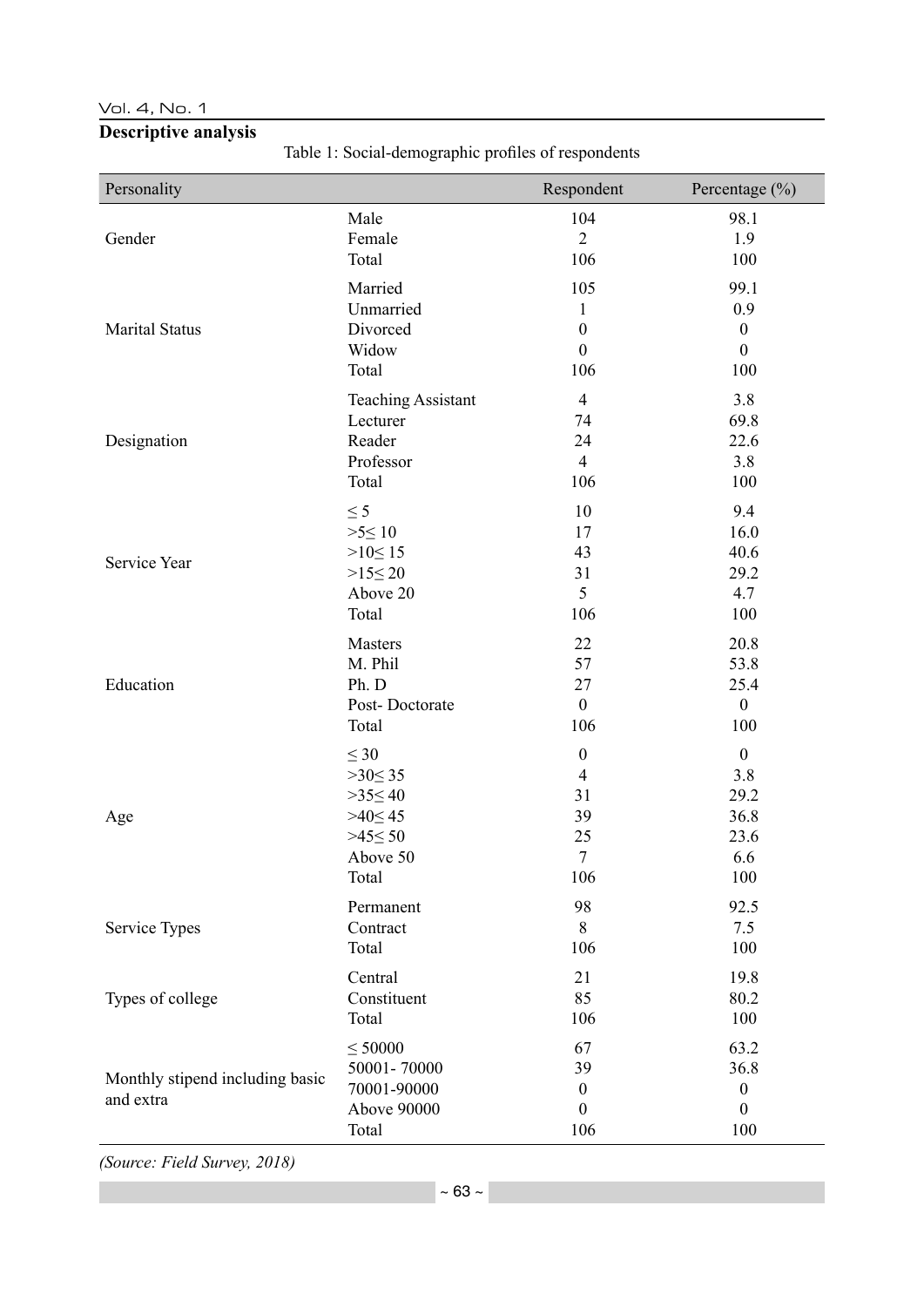Table 1 shows the highest percentage of respondents was male with 98.1 percent as compare to female with 1.9 percent. With regard to marital status of respondents, this study showed that married respondent with highest percentage at 99.1 whereas unmarried was at 0.1 percent.

With regard to designation, the study showed that lecturer with highest percentage at 69.8 percent as compare to reader with 22.6 percent, teaching assistant with 3.8 percent, and professor with 3.8 percent.

Regarding the year of service of respondents in the campus, most of the respondents were  $>10 \le 15$ years at 40.6 percent, whereas >15 $\leq$  20 years at 29.2 percent, >5 $\leq$  10 years at 16.0 percent,  $\leq$  5 years at 9.4 percent and above 20 years at 4.7 percent

Regarding the educational level of respondents, study showed that M. Phil. with highest percentage at 53.8 percent, whereas Masters with 20.8 percent and Ph.D. with 25.4 percent.

Regarding the age group of respondents**,** study showed that respondents were mostly between and >40≤ 45 with 36.8 percent, >35≤ 40 years with 29.2 percent >45≤ 50 years with 23.6 percent, >30≤ 35 with 3.8 percent and above 50 years with 6.6 percent.

Regarding monthly stipend including basic and extra 63.2 percent of respondents had earning of less than or equal to 50000 and 36.8 percent of them had earning between 500001 to 70000 and 80.2 percent respondent were from constituent campus and 19.8 percent from central campus with 92.5 percent permanent and 7.5 percent contract faculties.

### **Demographic factors influencing on variables of job satisfaction**

| Table 2: Demographic factors and variables of job satisfaction |              |              |              |              |                |                |  |
|----------------------------------------------------------------|--------------|--------------|--------------|--------------|----------------|----------------|--|
| Personality                                                    | J1           | J2           | J3           | J4           | J <sub>5</sub> | J <sub>6</sub> |  |
| Designation                                                    | $F=3.8215$   | $F = 8.327$  | $F=3.128$    | $F = 5.465$  | $F=1.862$      | $F = 3.373$    |  |
|                                                                | $(0.012)*$   | $(0.000)*$   | $(0.029)$ ** | $(0.002)$ ** | (0.141)        | $(0.021)$ **   |  |
| Gender                                                         | $t=0.138$    | $t=1.423$    | $t=2.503$    | $t=1.759$    | $t=2.056$      | $t=0.802$      |  |
|                                                                | (0.855)      | (0.158)      | (0.14)       | (0.082)      | $(0.042)$ **   | (0.425)        |  |
| Service Year                                                   | $F = 5.391$  | $F=3.053$    | $F=0.796$    | $F = 2.501$  | $F=1.896$      | $F=4.154$      |  |
|                                                                | $(0.001)$ ** | $(0.020)$ ** | (0.548)      | $(0.047)$ ** | (0.117)        | $(0.004)$ **   |  |
| Education                                                      | $F = 5.415$  | $F=6.041$    | $F = 2.016$  | $F=1.847$    | $F=1.157$      | $F=1.675$      |  |
|                                                                | $(0.006)$ ** | $(0.003)$ ** | (0.138)      | (0.163)      | (0.318)        | (0.192)        |  |
| Age                                                            | $F=1.796$    | $F=4.503$    | $F=0.370$    | $F=2.260$    | $F=0.920$      | $F = 2.982$    |  |
|                                                                | (0.135)      | $(0.002)$ ** | (0.829)      | (0.068)      | (0.455)        | (0.23)         |  |
| Service types                                                  | $t=0.1.125$  | $t = 2.273$  | $t=1.789$    | $t=2.514$    | $t=1.539$      | $t=0.127$      |  |
|                                                                | (0.263)      | $(0.025)$ ** | (0.077)      | $(0.013)$ ** | (1.778)        | (0.078)        |  |
| Types of college                                               | $t = -0.968$ | $t=1.525$    | $t = -1.840$ | $t = -0.326$ | $t=0.688$      | $t = -0.105$   |  |
|                                                                | (0.335)      | (0.130)      | (0.069)      | (0.745)      | (0.443)        | (0.916)        |  |
| Monthly stipend                                                | $F=11.386$   | $F=18.503$   | $F = 21.036$ | $F=14.396$   | $F=15.572$     | $F=17.676$     |  |
| including basic and                                            | $(0.001)$ ** | $(0.000)**$  | $(0.000)**$  | $(0.000)**$  | $(0.000)**$    | $(0.000)**$    |  |
| extra                                                          |              |              |              |              |                |                |  |

Table 2: Demographic factors and variables of job satisfaction

\*\* means the statistics is significant at 5% level of significance and values in parenthesis are p value

Variables representation:

J1= social recognition, J2= working environment, J3= compensation, J4= recognition, J5= Promotion, and J6= Union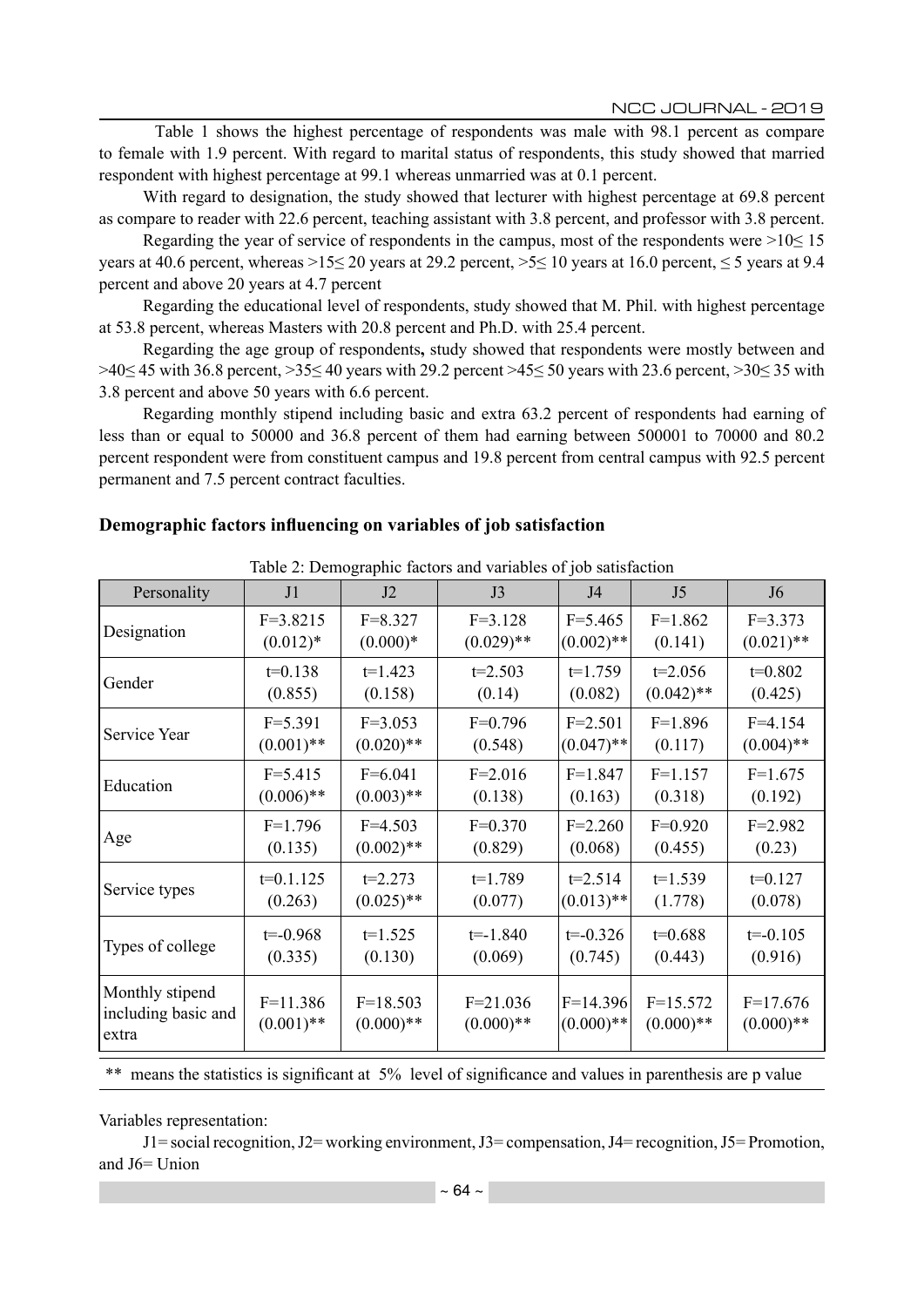Vol. 4, No. 1

In table 2, ANOVA analysis shows that there is a significant difference in social recognition of faculty members with respect to designation ( $p=0.012 < 0.05$ ), service year ( $p=0.001 < 0.05$ ), education  $(p=0.006<0.05)$  and monthly income  $(p=0.0015<0.05)$  at 0.05 percent level of significance but not with respect to age (p=0.135>0.05). Similarly, t- test shows that there is no significant difference in social recognition of faculty members with respect to gender (p=0.855>0.05), service types (p=0.335>0.05) and types of college ( $p=0.335>0.05$ ).

ANOVA analysis shows that there is a significant difference in working environment of university with respect to designation ( $p=0.000 < 0.05$ ), service year ( $p=0.020<0.05$ ), education ( $p=0.003<0.05$ ), age  $(p=0.002<0.05)$  and monthly income  $(p=0.000<0.05)$  at 0.05 percent level of significance but not with respect to age (p=0.135>0.05). t- test shows that there is a significant difference in working environment with respect to service types ( $p=0.025<0.05$ ) but not with respect to types of college ( $p=0.130>0.05$ ), and gender (p=0.158>0.05).

ANOVA analysis shows that there is a significant difference in compensation package of university with respect to designation ( $p=0.029<0.05$ ) and monthly income ( $p=0.000<0.05$ ), except service year  $(p=0.548>0.05)$ , education (p=0.138>0.05) and age (p=0.8829>0.05) at 0.05 level of significance. T-test shows that there is no significant difference in compensation with respect to gender (p=0.14>0.05), service type ( $p=0.077$ ), and types of college ( $p=0.069>0.05$ ) at 0.05 level of significance.

ANOVA analysis shows that there is a significant difference in recognition of faculty members with respect to designation ( $p=0.002 < 0.05$ ), service year ( $p=0.047<0.05$ ), and monthly income ( $p=0.000<0.05$ ) at 0.05 level of significance but not with respect to education ( $p=0.163>0.05$ ) age ( $p=0.068>0.05$ ). t- test shows that there is significant difference in recognition of faculty members with respect to service types  $(p=0.013 < 0.05)$  but not with respect to gender  $(p=0.082 > 0.05)$  and types of college  $(p=0.745 > 0.05)$ .

ANOVA analysis shows that there is no significant difference in promotion of faculty members with respect to designation (p=0.141> 0.05), service year (p=0.117>0.05), education (p=0.318>0.05) age  $(p=0.455>0.05)$  except monthly income  $(p=0.000<0.05)$  at 0.05 level of significance. t- test shows that there is no significant difference in promotion of faculty members with respect to service types (p=1.778>0.05) and types of college (p=0.443>0.05) except gender (p=0.042<0.05) at 0.05 level of significance.

ANOVA analysis shows that there is a significant difference in union of faculty members with respect to designation ( $p=0.042< 0.05$ ), service year ( $p=0.004< 0.05$ ), monthly income ( $p=0.000< 0.05$ ) except education ( $p=0.192>0.05$ ) age ( $p=0.23>0.05$ ) at 0.05 level of significance. t- test shows that there is no significant difference in union of faculty members with respect to service types (p=0.078>0.05) and types of college ( $p=0.916>0.05$ ) and gender ( $p=0.425>0.05$ ) at 0.05 level of significance.

### **Demographic variables and overall job satisfaction of faculty members**

| Table 5. Demographic variables and overall job satisfaction |                             |  |  |  |
|-------------------------------------------------------------|-----------------------------|--|--|--|
| Variables                                                   | Statistical tool            |  |  |  |
| Designation and job satisfaction                            | $F=5.496$ (p=0.002**)       |  |  |  |
| Gender and job satisfaction                                 | $t=1.873$ (p=0.064)         |  |  |  |
| Service year and job satisfaction                           | $F=5.469$ (p=0.002**)       |  |  |  |
| Education and job satisfaction                              | $F=4.002$ (p=0.021**)       |  |  |  |
| Age and job satisfaction                                    | $F=1.733$ (p=0.149)         |  |  |  |
| Service type and job satisfaction                           | $t=2.294 (p = 0.023**)$     |  |  |  |
| Types of college and job satisfaction                       | $t = 0.293$ ( $p = 0.590$ ) |  |  |  |
| Monthly stipend including basic and extra                   | $F=27.98$ (p=0.000**)       |  |  |  |

Table 3: Demographic variables and overall job satisfaction

\*\* means the statistics is significant at 5% level of significance

Table 3 shows that designation ( $p= 0.002 < 0.05$ ), service year ( $p= 0.002 < 0.05$ ), education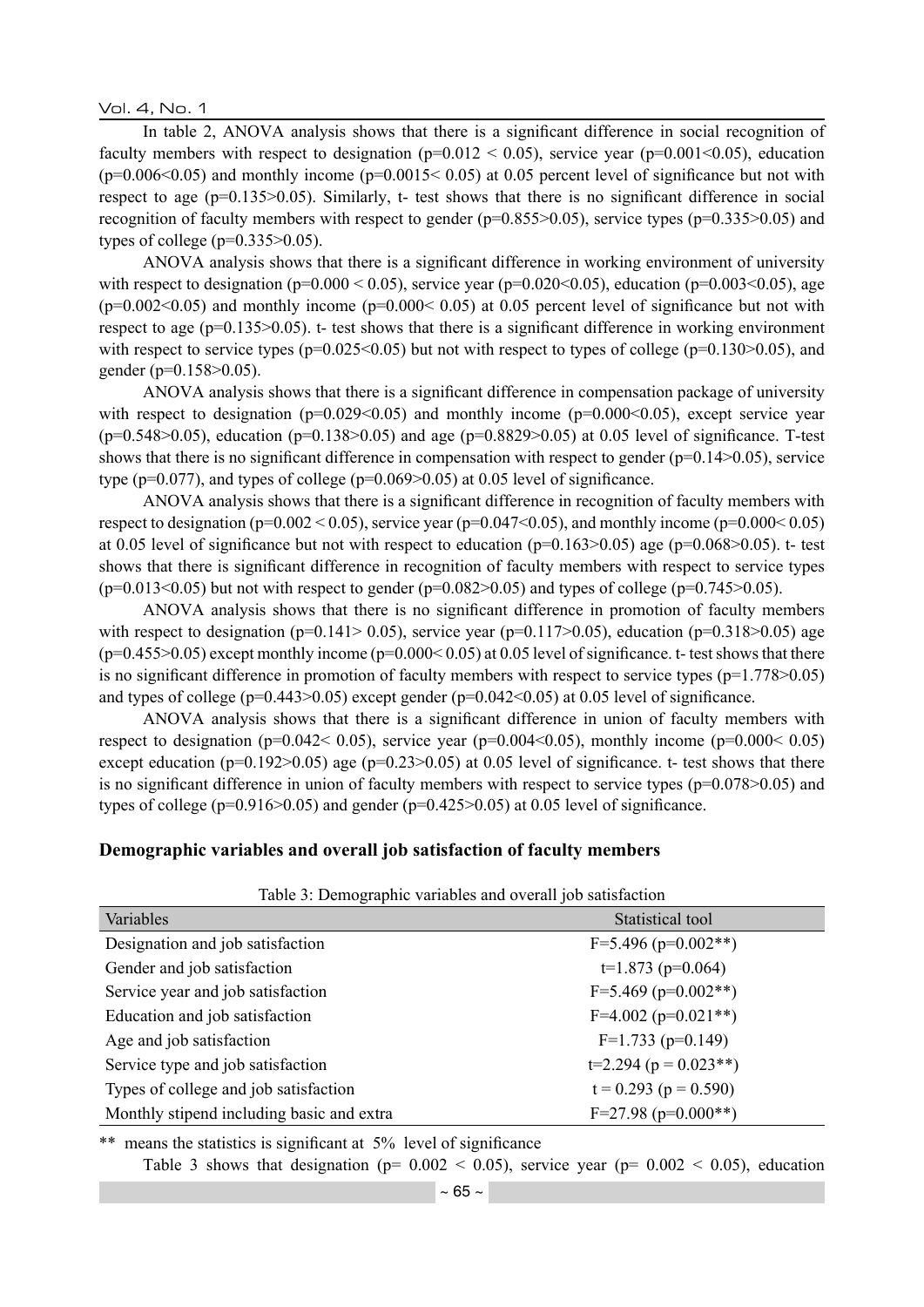$($ p=0.021<0.05), service type (p=0.023<0.05) and monthly income (p=0.000<0.005) of faculty members have influence on overall job satisfaction at 0.05 level of significance. Gender ( $p=0.064>0.05$ ), age  $(0.149>0.05)$ , and types of college  $(0.590>0.05)$  do not have any influence on overall job satisfaction of faculty members.

### **Conclusions**

The result of the study concluded that among eight demographic variables (designation, age, gender service year, education, income, service type, type of college), monthly income seemed more important variable which had significant influence on six variables (social recognition, working environment, compensation, promotion recognition and union) of job satisfaction. Furthermore, designation seemed second important demographic variable which had significant influence on five variables of job satisfaction of faculty members. Variable like type of college did not seem any important demographic variable which did not show any influence on any element of job satisfaction. While analyzing influence of demographic variables on overall job satisfaction, designation, service type, service year, education and income of faculty members showed influence on overall job satisfaction whereas gender, age, type of college did not show any influence.

It is clear that the demographic profile of university faculty member affect effectiveness of university indirectly by influencing on job satisfaction. It is therefore suggested that demographic factors of faculty members be recognized and appreciated fully for their contribution to enhance organizational growth and development. University is recommended to ensure individual customization of work load and performance reward structures, as well as characteristics of the work environment, based on demographic profile. The review of the literature on the influence of demographic variables on job satisfaction has shown that the findings are mixed. These incongruences call for future researcher to add to the literature. Researcher also calls for future researcher to cover the sample from other university of Nepal to provide comprehended result related to factors that influence job satisfaction of faculty members.

### **References**

- Amarasena et al. (2015). The effect of demographic factors on job satisfaction of university faculty members in Shri Lanka. *International Journal of Academic Research and Reflection, 3*(4), 89-106.
- Amarasena, T. S. M., Ajward, A.R., & Haque, A. K. M (2015). Does social impact of job satisfaction of academy faculty members of state university of Sri Lanka. *International Journal of Recent Advances in Organizational Behavior and Decision sciences*, *4*(1), 540-553.
- Asmani, L., & Menesh, A. O. (2013). The effect of unionization on employees' job satisfaction and organizational commitment in the Cape Coast Takoradi Metropolis of Ghana. *European Journal of business and Management*, *5*(19), 186-195.
- Awang, Z., Hanim, J. H., & Mohammed, N. Z. (2010). Modeling job satisfaction and work commitment among lecturers. *Journal of Statistical Modeling and Analytic*, *1*(2), 45-59.
- Danish, R., & Usman, A. (2010). Impact of Reward and Recognition on Job Satisfaction and Motivation: An Empirical Study from Pakistan. *International Journal of Business and Management, 5*(2), 167-195.
- Joasias, B. A. (2005). The relationship between job satisfaction and absenteeism in a selected field services within electricity utility in the Western Cape. Yukese Lisan Tezi. Western Cape